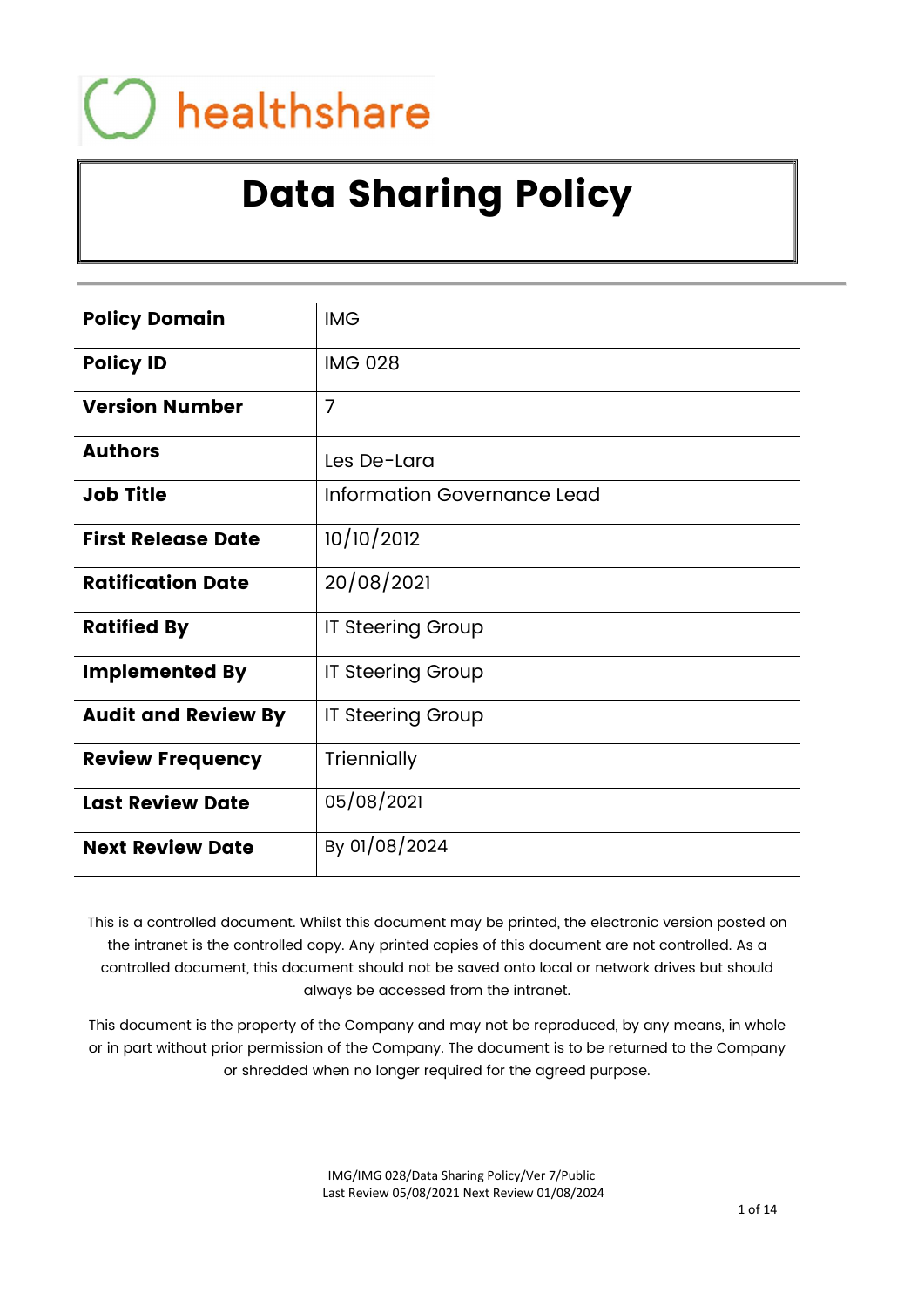# **Table of Contents**

| 8 |  |
|---|--|
| 9 |  |
|   |  |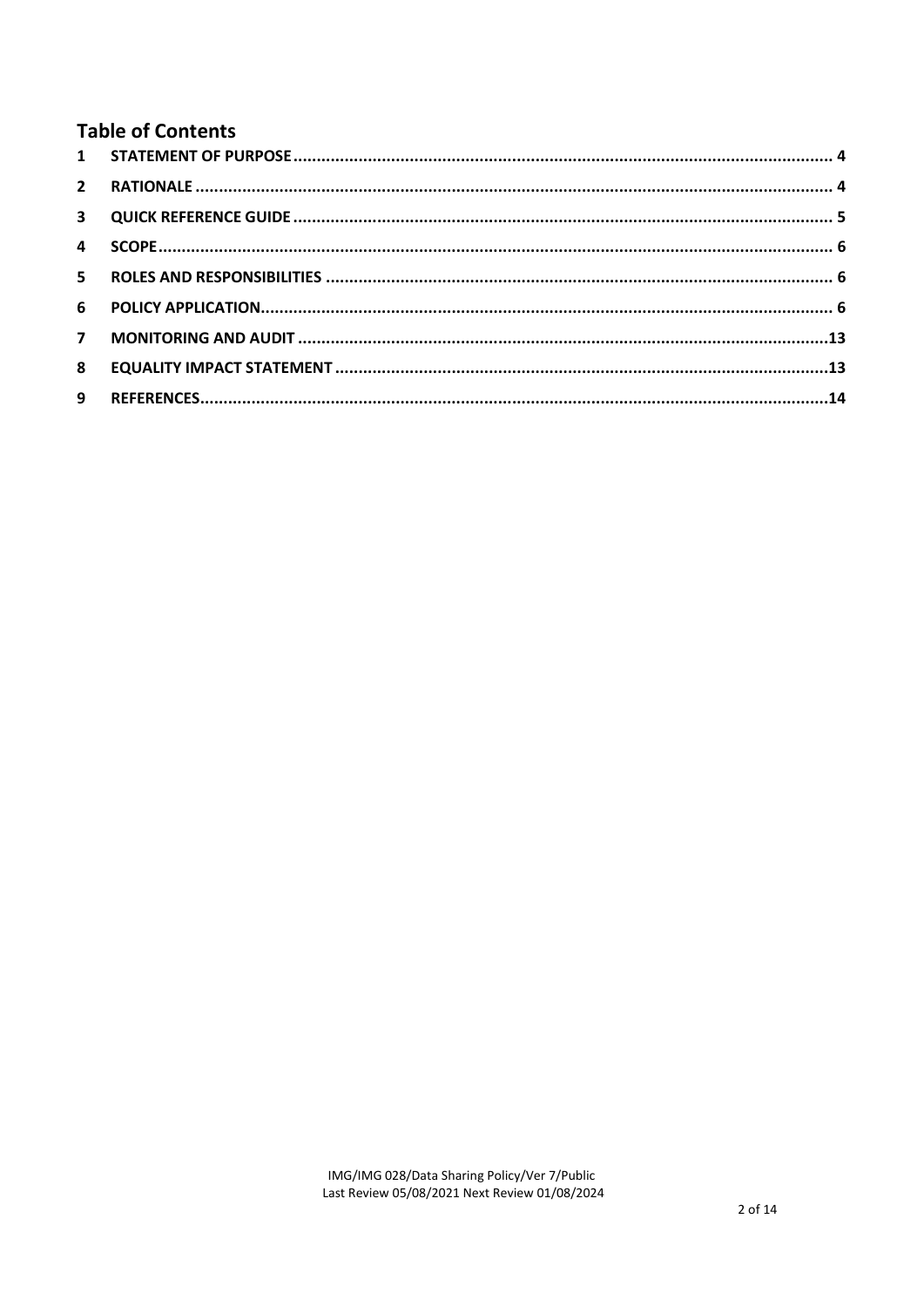#### REVISION SUMMARY

| Version        | <b>Comments</b>                                  | Author            | Date       |
|----------------|--------------------------------------------------|-------------------|------------|
| V1             | Implementation of new policy for<br>Healthshare. | <b>IT Manager</b> | 10/10/2012 |
| V <sub>2</sub> | Policy Review and Update                         | <b>IT Manager</b> | 01/10/2013 |
| V3             | Policy Review and Update                         | <b>IT Manager</b> | 01/10/2014 |
| V4             | Policy Review and Update                         | <b>IT Manager</b> | 04/02/2016 |
| V <sub>5</sub> | Policy Review and Update                         | <b>IT Manager</b> | 01/02/2017 |
| V <sub>6</sub> | Policy Review and Update                         | IM&G Manager      | 14/08/2018 |
| V7             | Policy Review and Update                         | IG Lead           | 05/08/2021 |
|                |                                                  |                   |            |
|                |                                                  |                   |            |
|                |                                                  |                   |            |
|                |                                                  |                   |            |
|                |                                                  |                   |            |
|                |                                                  |                   |            |
|                |                                                  |                   |            |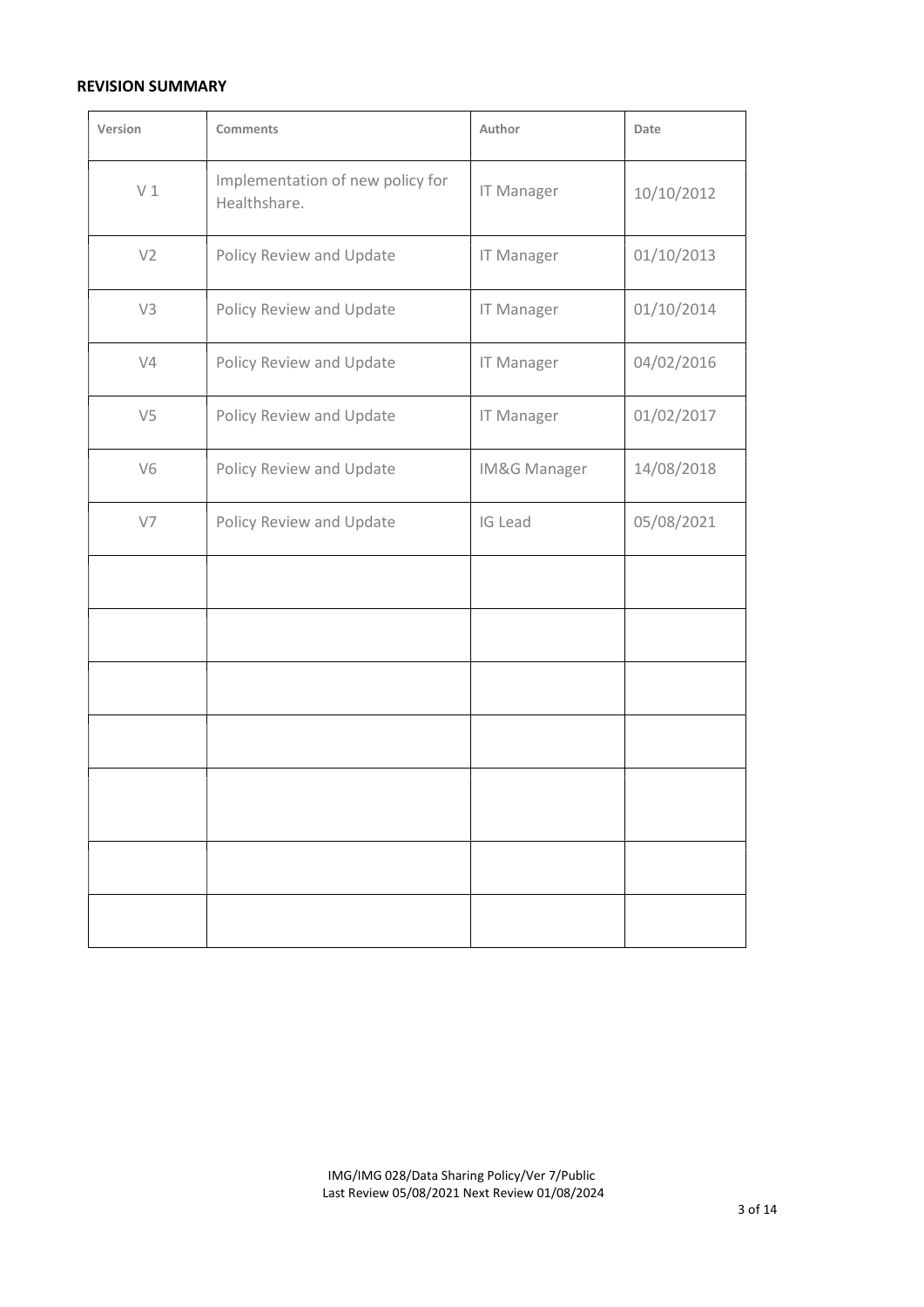# 1 STATEMENT OF PURPOSE

This Data Sharing Policy outlines the guiding principles for information sharing, based on legal and ethical requirements. It aims to provide a framework for the secure sharing of patient-identifiable information between partner organisations and also covers wider issues of disclosing information to third parties.

As the nature of treatment and service delivery changes and there is an increasing emphasis on community care, health and social care organisations are becoming more inter-dependent and more reliant upon the sharing of information to provide services.

Information sharing can help to improve the quality of care and treatment, but it must be governed by the legal and ethical framework that protects the interests of patients. Without assurances of confidentiality, patients may be reluctant to provide the information needed for their treatment and care. Patients have a right to expect that information about them will be held in confidence and protected at all times against improper use and disclosure.

Patients have the right to know with whom information is going to be shared, and why. They also have the right to request that information is not shared – and staff must record these decisions in the clinical record.

# 2 RATIONALE

A review of the original Caldicott Report (1997) was completed and published in March 2013. The over-arching aim of the review was to ensure that there is an appropriate balance between the protection of personal confidential data/information, and use and sharing of such information to improve care.

The Caldicott Committee's Report on the Review of Patient-Identifiable Information, usually referred to as the Caldicott Report was a review commissioned in 1997 by the Chief Medical Officer of England due to increasing worries concerning the use of patient information in the National Health Service (NHS) in England and Wales and the need to avoid the undermining of confidentiality because of the development of information technology in the NHS, and its ability to propagate information concerning patients in a rapid and extensive way. There are 7 Caldicott Principles being:

#### Justify the purpose(s)

Every single proposed use or transfer of patient identifiable information within or from an organisation should be clearly defined and scrutinised, with continuing uses regularly reviewed, by an appropriate guardian.

Don't use patient identifiable information unless it is necessary

Patient identifiable information items should not be included unless it is essential for the specified purpose(s) of that flow. The need for patients to be identified should be considered at each stage of satisfying the purpose(s).

- Use the minimum necessary patient-identifiable information Where use of patient identifiable information is considered to be essential, the inclusion of each individual item of information should be considered and justified so that the minimum amount of identifiable information is transferred or accessible as is necessary for a given function to be carried out.
- Access to patient identifiable information should be on a strict need-to-know basis Only those individuals who need access to patient identifiable information should have access to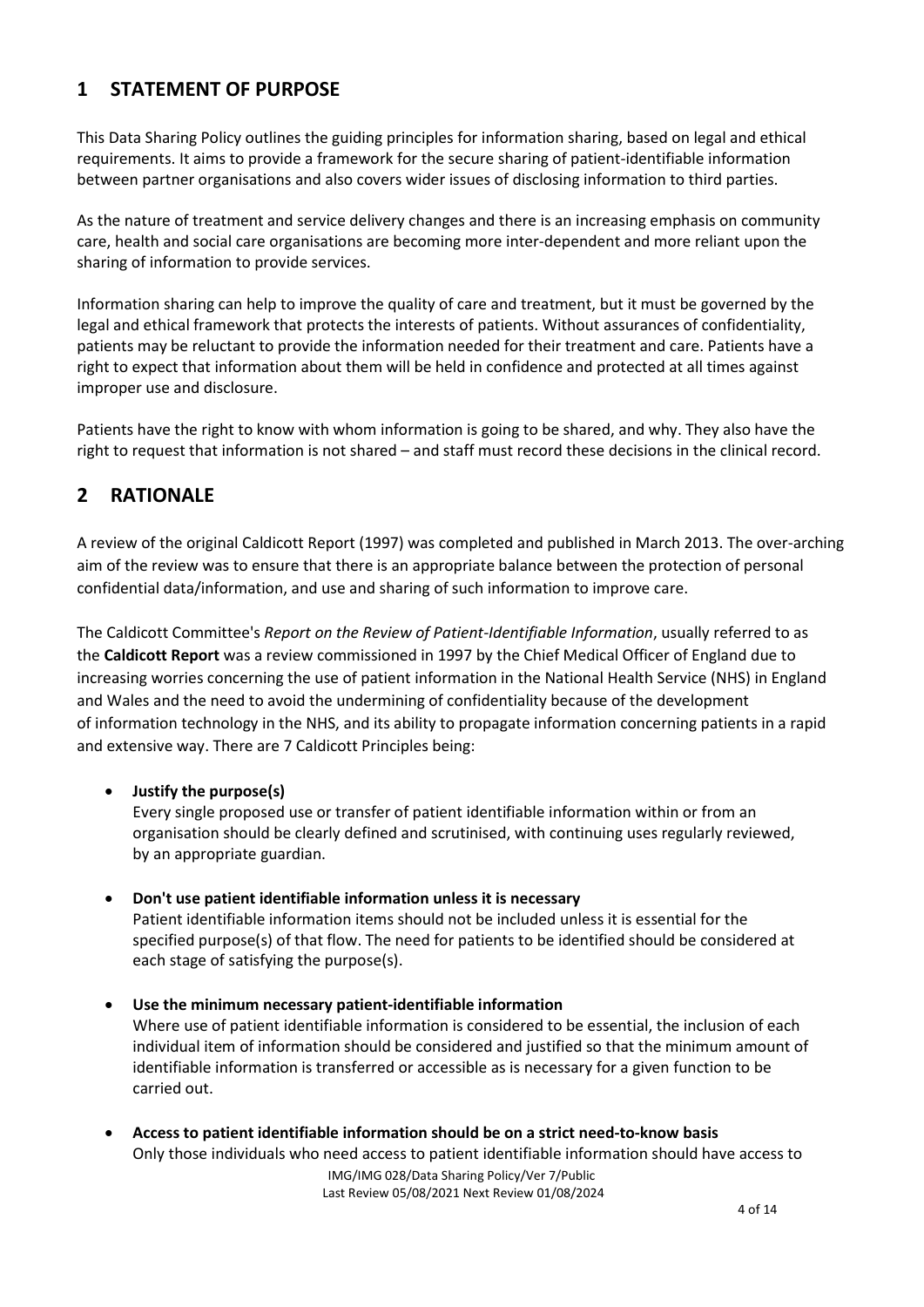it, and they should only have access to the information items that they need to see. This may mean introducing access controls or splitting information flows where one information flow is used for several purposes.

 Everyone with access to patient identifiable information should be aware of their responsibilities

Action should be taken to ensure that those handling patient identifiable information - both clinical and non-clinical staff - are made fully aware of their responsibilities and obligations to respect patient confidentiality.

Understand and comply with the law

Every use of patient identifiable information must be lawful. Someone in each organisation handling patient information should be responsible for ensuring that the organisation complies with legal requirements.

 The duty to share information can be as important as the duty to protect patient confidentiality

Professionals should in the patient's interest share information within this framework. Official policies should support them doing so.

The over-arching message within the document is that the public expect that relevant information related to their direct care should be shared within the care team (even if this includes professionals from other organisations): "Most people who use health and social care services accept and expect that doctors, nurses and other professionals will need to share personal confidential data if they are going to provide optimum care." To care appropriately, you must share appropriately.

The Health and Social Care (Safety & Quality) Act 2015 introduced a new legal duty requiring health and adult social care bodies to share information where this will facilitate care for an individual. It makes it clear that "to share information can be as important as the duty to protect the patient", and that unless an individual objects, information should be shared between professionals.

# 3 QUICK REFERENCE GUIDE

The Seven Golden Rules for Information Sharing (HM Government Information Sharing: Advice for practitioners providing safeguarding services to children, young people, parents and carers; July 2018) are:

- 3.1 Remember that the General Data Protection Regulation (GDPR), Data Protection Act (DPA) 2018 and human rights law are not barriers to sharing information but provides a framework to ensure that personal information about living persons is shared appropriately. The Health and Social Care (Safety & Quality) Act 2015 has introduced a "duty to share information" with regard to the provision of direct care.
- 3.2 Be open and honest with the person (and/or their family where appropriate) from the outset about why, what, how and with whom information will, or could be shared, and seek their agreement, unless it is unsafe or inappropriate to do so.
- 3.3 Seek advice from other practitioners, or your Information Governance Lead, if you are in any doubt about sharing the information concerned, without disclosing the identity of the person where possible.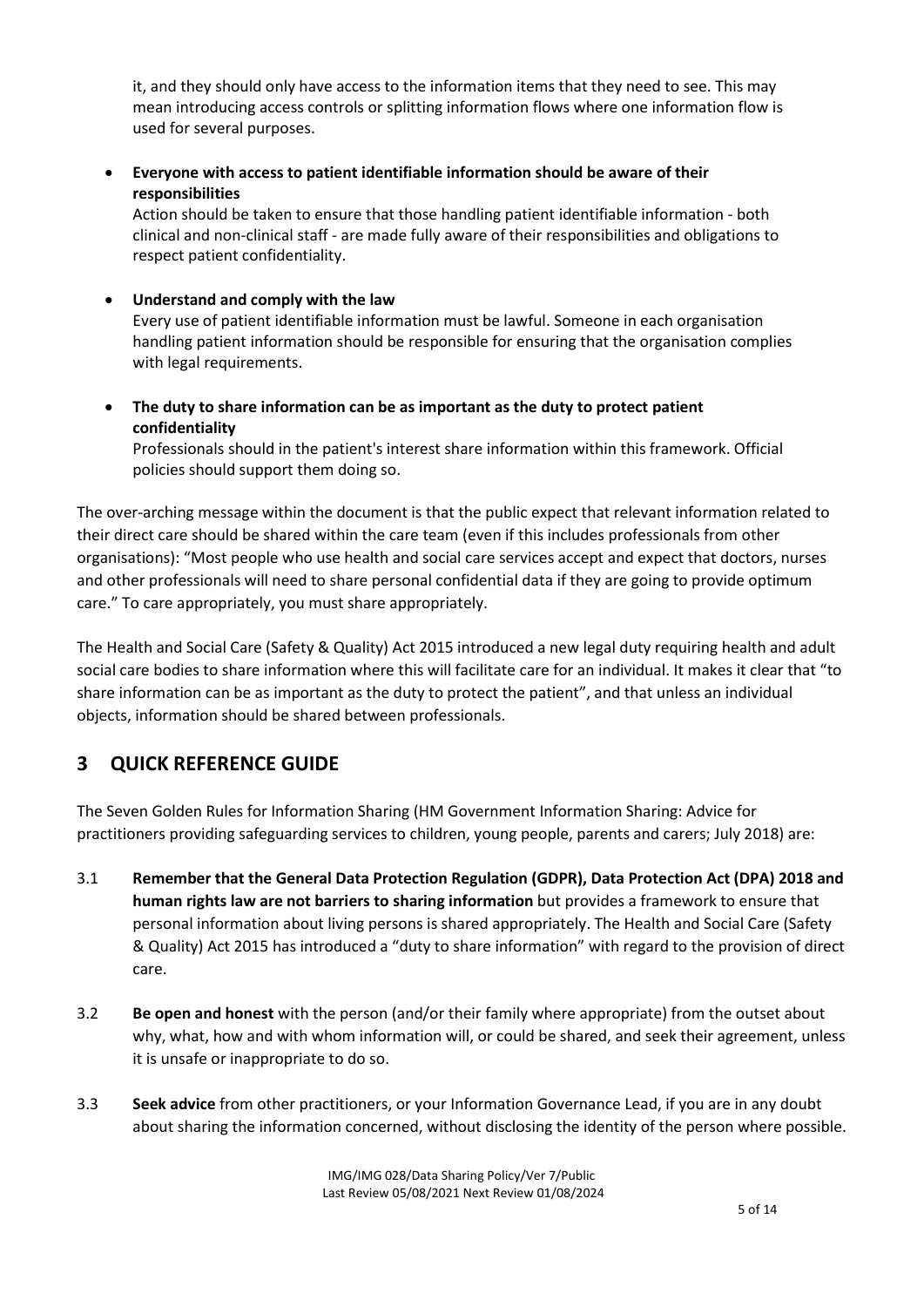- 3.4 Where possible, share with consent, and where possible, respect the wishes of those who do not consent to having their information shared. Under the GDPR and DPA 2018 you may share information without consent if, in your judgement, there is a lawful basis to do so, such as where safety may be at risk. You will need to base your judgement on the facts of the case. When you are sharing or requesting personal information from someone, be clear of the basis upon which you are doing so. Where you do not have consent, be mindful that an individual might not expect information to be shared.
- 3.5 Consider safety and well-being: Base your information sharing decisions on considerations of the safety and well-being of the person and others who may be affected by their actions.
- 3.6 Necessary, appropriate, proportionate, relevant, accurate, timely and secure: Ensure that the information you share is necessary for the purpose for which you are sharing it, is shared only with those people who need to have it, is accurate and up-to-date, is shared in a timely fashion, and is shared securely.
- 3.7 Keep a record of your decision and the reasons for it whether it is to share information or not. If you decide to share, then record what you have shared, with whom and for what purpose.

# 4 SCOPE

This policy applies to all forms of records and information, regardless of medium that contain patientidentifiable data that may need to be shared between agencies and applies to all staff, services and processes performed by the Healthshare Group.

# 5 ROLES AND RESPONSIBILITIES

Healthshare's Caldicott Guardian is the officer responsible for overseeing all aspects of confidentiality and security in relation to patient-identifiable information.

All staff members that share information are obliged to adhere to this policy and guidelines. The unauthorised passing on of information pertaining to any individual is a serious matter. Unauthorised disclosure warrants consideration of disciplinary action and risks legal action by others. Health professionals may also be subject to action by their regulatory bodies.

Operationally, information sharing decisions will be made by the professional responsible for an individual's assessment, care or treatment, or on the advice of a senior professional or clinical supervisor within Healthshare, which may include the Caldicott Guardian.

Operation Directors at all levels are responsible for ensuring that the staff for whom they are responsible are aware of, and adhere to, this policy. They are also responsible for ensuring staff are updated in regard to any changes in this policy.

# 6 POLICY APPLICATION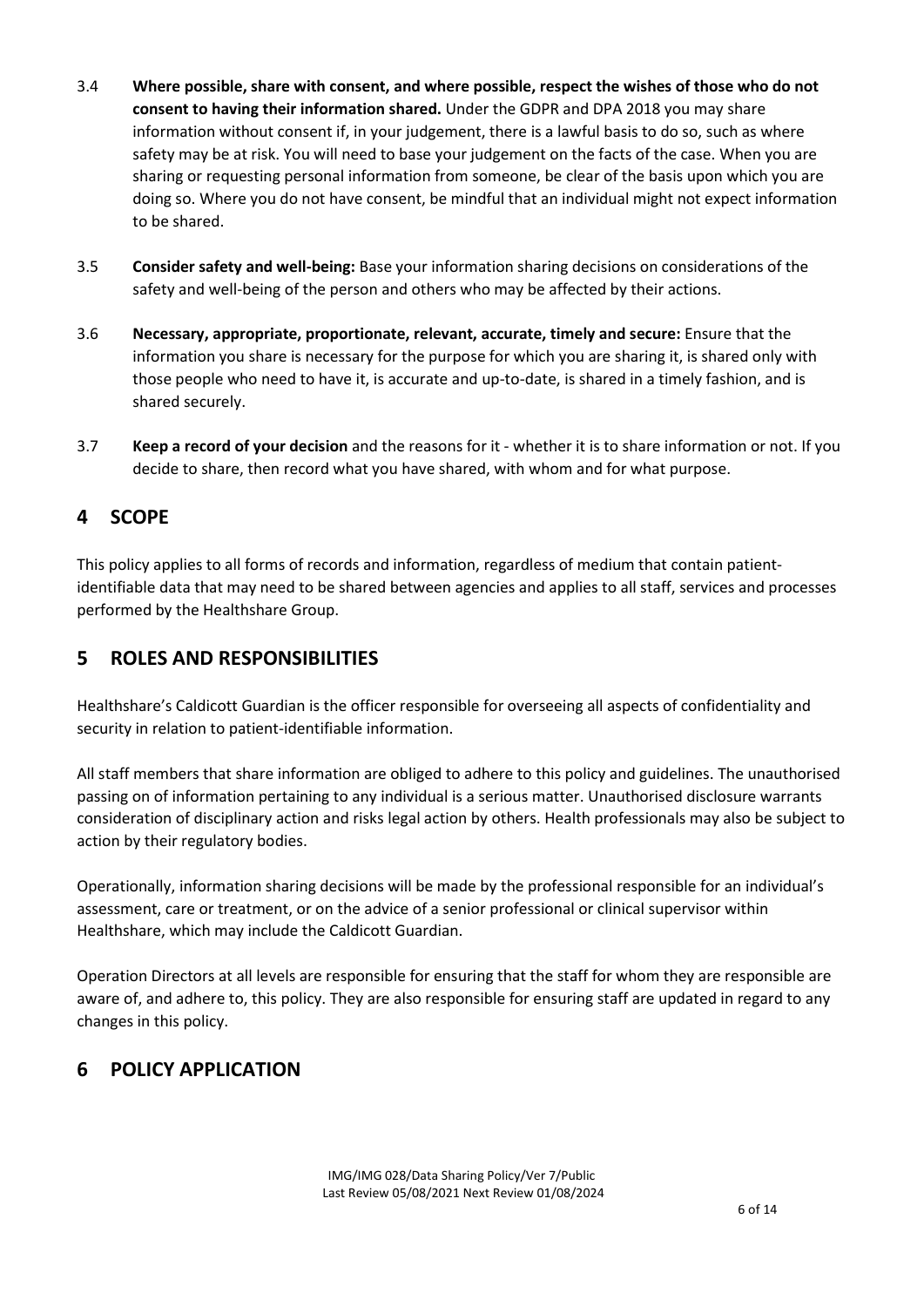Any service improvement, or transfer of service, that will/may involve the transfer/sharing/processing of personal information (staff or patient) should complete a Data Protection Impact Assessment. (Refer to IMG 027 Data Protection Impact Assessment)

#### 6.1 Sharing information on a 'need to know' basis

- Sharing information should be on a 'need to know' basis in line with Caldicott Principle 4 [Refer to IMG 004 Data Protection and Confidentiality Policy].
- What is the purpose of the disclosure?
- What are the nature and the extent of the information to be disclosed?
- To whom is the disclosure to be made (and is the recipient under a duty to treat the material as confidential).
- Is the proposed disclosure a proportionate response to the need?
- $\bullet$  Is the proposed disclosure legal i.e. Is there a valid legal basis and/or exemption under the Data Protection Act 2018?

#### 6.2 Sharing Information without consent

If a patient refuses to give consent to sharing information, or lacks capacity to consent, the individual's view should be respected except where disclosure is lawful without their consent. If the patient does not have capacity to consent to share – refer to the Mental Capacity Act training.

The following are examples of situations in which disclosure may be lawful without the consent of the patient:

- Where the information is required by statute or court order.
- Where disclosure is in the substantial public interest. This category of circumstances is not closed but the more common situations in which it will apply are:
	- o When there is a serious risk to public health.
	- $\circ$  When there is a risk of serious physical/mental harm to the individual or those known to the individual.
	- o For the prevention, detection or prosecution of serious crime (see definition below).
	- o Where disclosure is necessary to protect vital interest i.e., where there is knowledge or belief of abuse or neglect of a child or vulnerable adult.
	- o Circumstances detailed in any Dangerous Persons policy or guidance.
	- o Where the disclosure is otherwise lawful e.g., covered by section 60 of the Health and Social Care Act.

#### 6.3 Definition of Serious Arrestable Offences

Passing on information to help prevent, detect or prosecute serious crime may sometimes be justified to protect the public. There is no absolute definition of "serious" crime, but section 116 of the Policy and Criminal Evidence Act 1984 identified some "serious arrestable offences". These include:

- Treason.
- Murder.
- Manslaughter.
- Rape.
- Kidnapping.
- Certain sexual offences.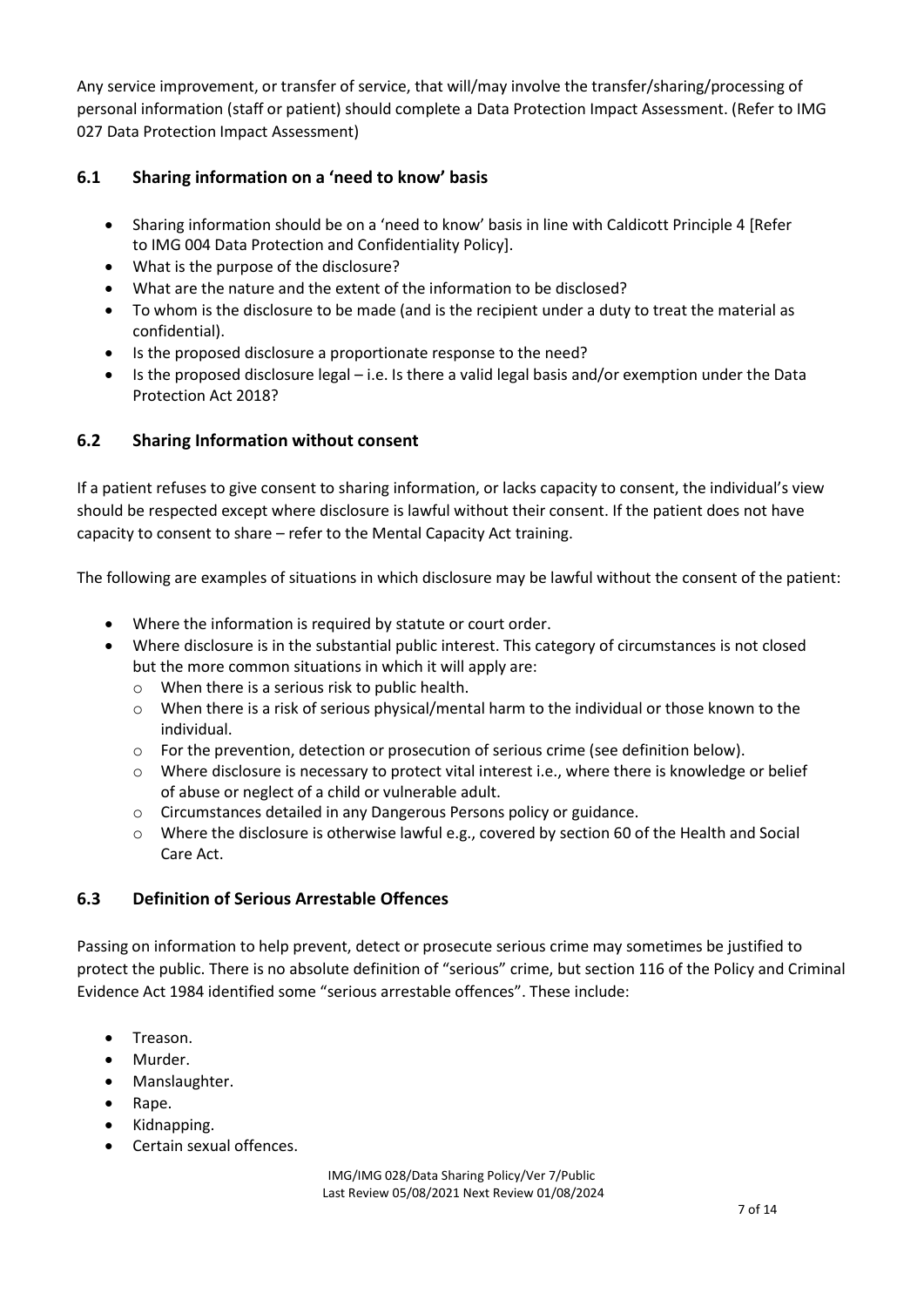- Causing an explosion.
- Certain firearms offences.
- Taking of hostages.
- Hijacking.
- Causing death by reckless driving.
- Offences under the prevention of terrorism legislation.
- Making a threat, which if carried out, would be likely to lead to:
	- o Serious threat to the security of the state or to public order.
	- $\circ$  Serious interference with the administration of justice or with the investigation of an offence.
	- o Death or serious injury.
	- o Substantial financial gain or serious financial loss to any person.

In other cases, legal advice should be sought through the DPO (Data Protection Officer) and SIRO (Senior Information Risk Officer) before taking a decision to release information.

For more information, refer to IMG 031 Disclosure of Information to the Police Procedure.

A decision to share or disclose information without consent must be recorded in detail, giving reasons for the decision made. The individual must be informed of the disclosure if he or she has the capacity to understand unless to do so would cause serious harm to the individual or someone known to them, or would prejudice the outcome of a criminal investigation or court proceedings.

#### 6.4 Sharing Information for Purposes Other Than Treatment

Information that is disclosable by statute must be passed on by, or in consultation with, the professional responsible for the care of the individual. If in doubt, the advice of the DPO or SIRO must be sought.

Prior to releasing information for the protection of the public, the particular circumstances must be fully considered.

In deciding whether sharing information is in the public interest, staff will consider whether the release of the information to protect the public should prevail over the duty of confidence to the individual. In such circumstances, the advice of the DPO or SIRO must be sought.

Where there is any doubt about passing on information that may be disclosed by statute, or in any other circumstances that may justify passing on information without consent or statutory authority, the advice of the DPO or SIRO must be sought. The DPO or SIRO, in certain circumstances, may wish to seek legal advice, particularly if disclosure may result in a risk to the health of the individual or others known to them. The relevant professionals must be informed as soon as possible that information has been passed on, and the disclosure fully documented in the appropriate records including those of the patient. The individual must also be informed, unless to do so would cause serious harm to the individual or someone known to them, or would prejudice the outcome of a criminal investigation or court proceedings.

#### 6.5 Sharing information requested by 3rd parties

There are occasions when 3rd parties request (e.g., police; solicitors, council etc.) information about data subjects – on occasion, this could simply be a request to confirm whether a data subject has been in contact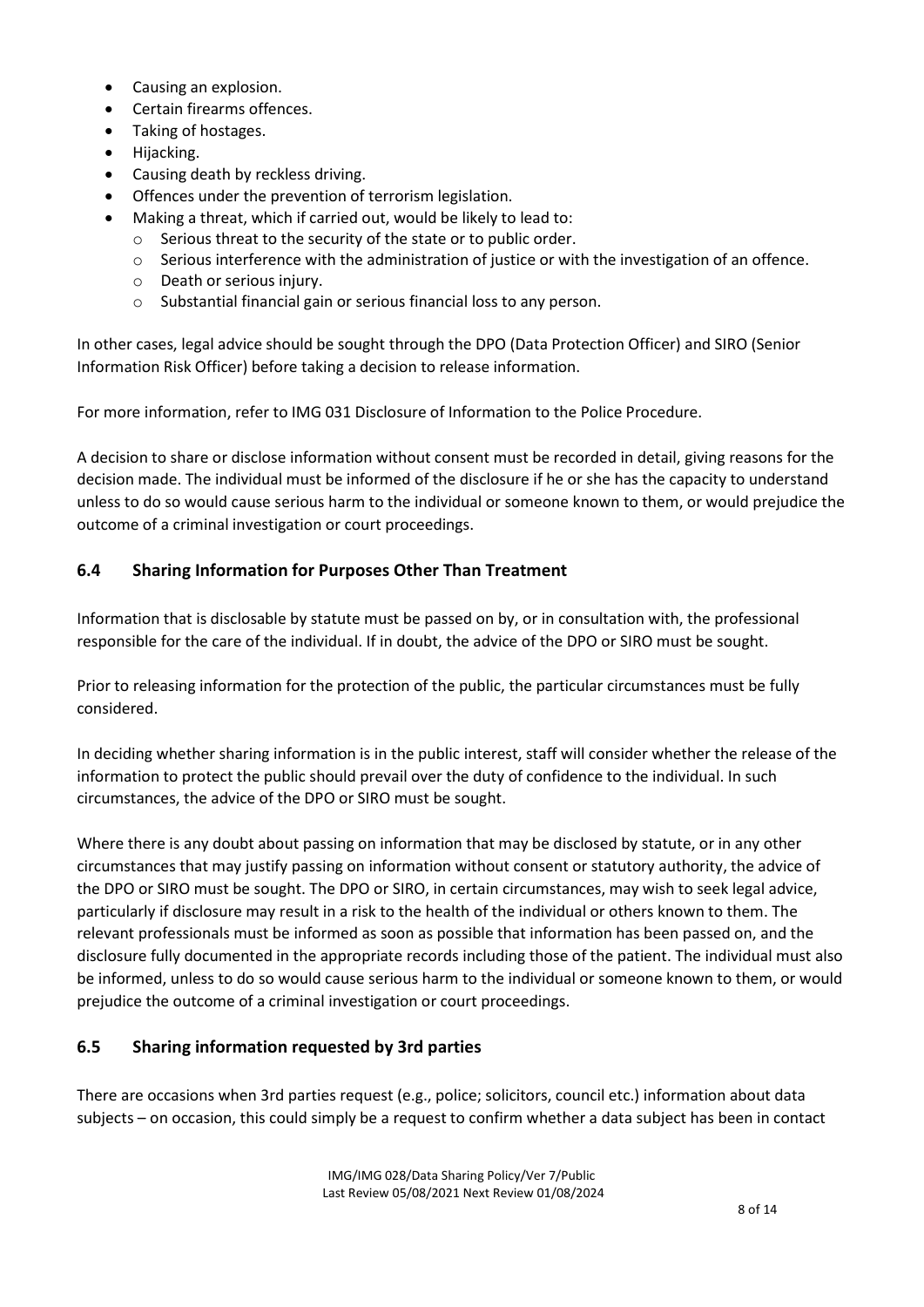with any of Healthshare services. Disclosure of this information could be in breach of the Data Protection Act 2018, as it impacts on the rights and freedoms of the data subject.

Before ANY information is disclosed to the 3rd party, staff must:

- Confirm the identity of the 3rd party i.e., by requesting a telephone number and confirming the identity of the requester.
- Establish whether the data subject has given their consent to the disclosure.
- Establish whether the 3rd party has provided a valid legal basis for the disclosure.
- Establish whether the 3rd party has provided a valid legal exemption to allow Healthshare to disclose the information.
- Staff must document the contact in detail and the decision-making process in the clinical record.

If in any doubt, staff must decline to provide the information, and seek advice from the DPO or SIRO.

#### 6.6 Sharing Information with consent

Sharing of information should, where possible, be with the consent of the patient.

Patients should be informed of the purposes for which information about them may be recorded and shared. It is only with sufficient information that consent may be given.

Patients should be given an opportunity to express their wishes as to how information should be used and these wishes should be respected where possible.

#### 6.7 Patient Consent

Consent to share information must be sought from patients in a sensitive manner. At all times the rights, interests and dignity of the patient must be respected. Patients must have the opportunity to discuss any aspects of information sharing that are specific to their treatment and personal circumstances.

Staff will inform patients of how information will be used before they are asked to provide it. This includes informing patients of the kinds of purposes for which information about them is collected, and the types of people and agencies to which information may need to be passed, such as clinicians.

Consent to share information must be recorded in the patient's clinical record.

Consent should be sought at the earliest opportunity. This should be at the first contact with the patient unless the patient is unable, at that time, to comprehend the procedures or make an informed judgement. Cases in which the patient is incapacitated are dealt with in 6.3.

Once consent to share personal information has been obtained, it will be assumed to continue unless the patient withdraws consent but will be limited to the purposes for which consent was given.

A patient's case file or other personal record should always be checked for evidence of consent before personal information is shared with another agency.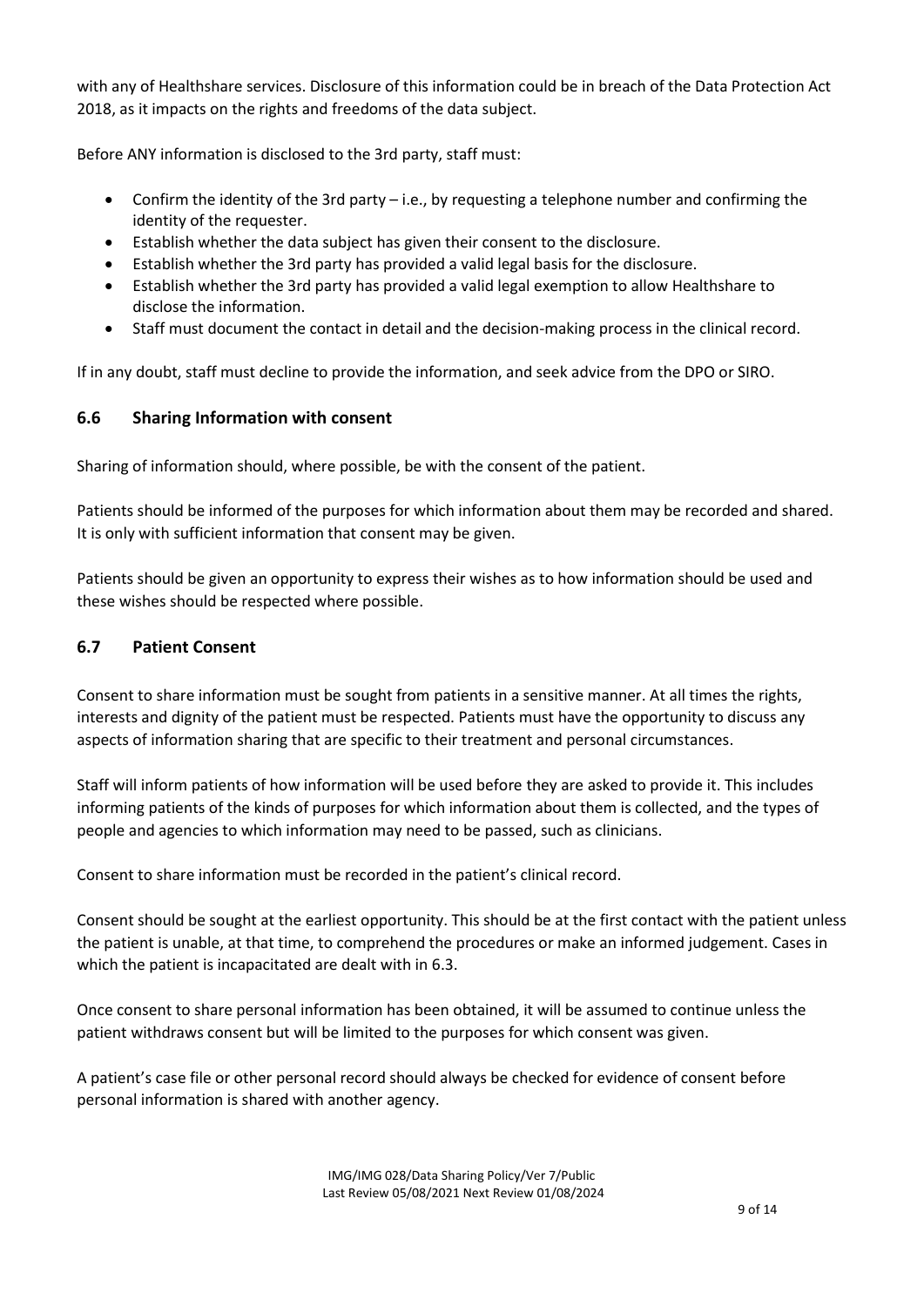Healthshare recognises that is it not practicable to seek a patient's (or other informant's) specific consent each time information needs to be passed on for the routine provision of care or delivery of a care plan. However, patients should be made aware of the purposes to which information about them may be put and this should mean that a patient is not surprised to find out how information about them has been used. If these conditions are not met then the sharing of information may be in breach of confidence or the General Data Protection Regulations. Staff should take further advice if there is any doubt over the circumstances surrounding such disclosures.

#### 6.8 Refusal of Consent

Individuals have the right to object to the information they provide in confidence being disclosed to a third party in a form that identifies them, even if the third party is someone who might provide essential healthcare. Where individuals are competent to make such a choice and where the consequences of the choice have been fully explained, the decision should be respected. This is no different from a patient exercising his or her right to refuse treatment.

There are a number of issues to consider if a patient refuses to consent to information sharing:

- The concerns of the individual must be clearly established and attempts made to find out whether there is a technical or procedural way of satisfying these concerns without unduly compromising care.
- The options for providing an alternative form of care or to provide care through alternative arrangements may need to be explored.
- Decisions about the options for alternative arrangements that might be offered to the patient have to balance the risks, staff time and other costs that may result against the risk to the individual of not providing assessment, care or treatment.

Careful documentation of the decision-making process and the choices made by the individual must be documented in the individual's records.

#### 6.9 Consent cannot be obtained (for reasons other than refusal)

In some circumstances it may not be possible to obtain consent because, in the opinion of the person responsible for the patient's care or well-being, the patient:

- Is too ill.
- Does not have the capacity to consent as per the Mental Capacity Act.
- The situation is urgent and the individual cannot be located to obtain consent.

In such cases, Healthshare recognises that it may be necessary to share information with other agencies so that appropriate care and treatment can be provided to the individual, or in exceptional circumstances where disclosure would be in the public interest - for instance where disclosure of the information is necessary to prevent harm coming to another individual.

When seeking consent from individuals whose disabilities or circumstances prevent them from being informed about the likely uses of their personal information, it may be necessary to provide advice to the individual in a suitable format or language that is accessible. Checks must be made to ensure that the advice has been understood. Consent, or refusal of consent must then be documented in the individual's case records.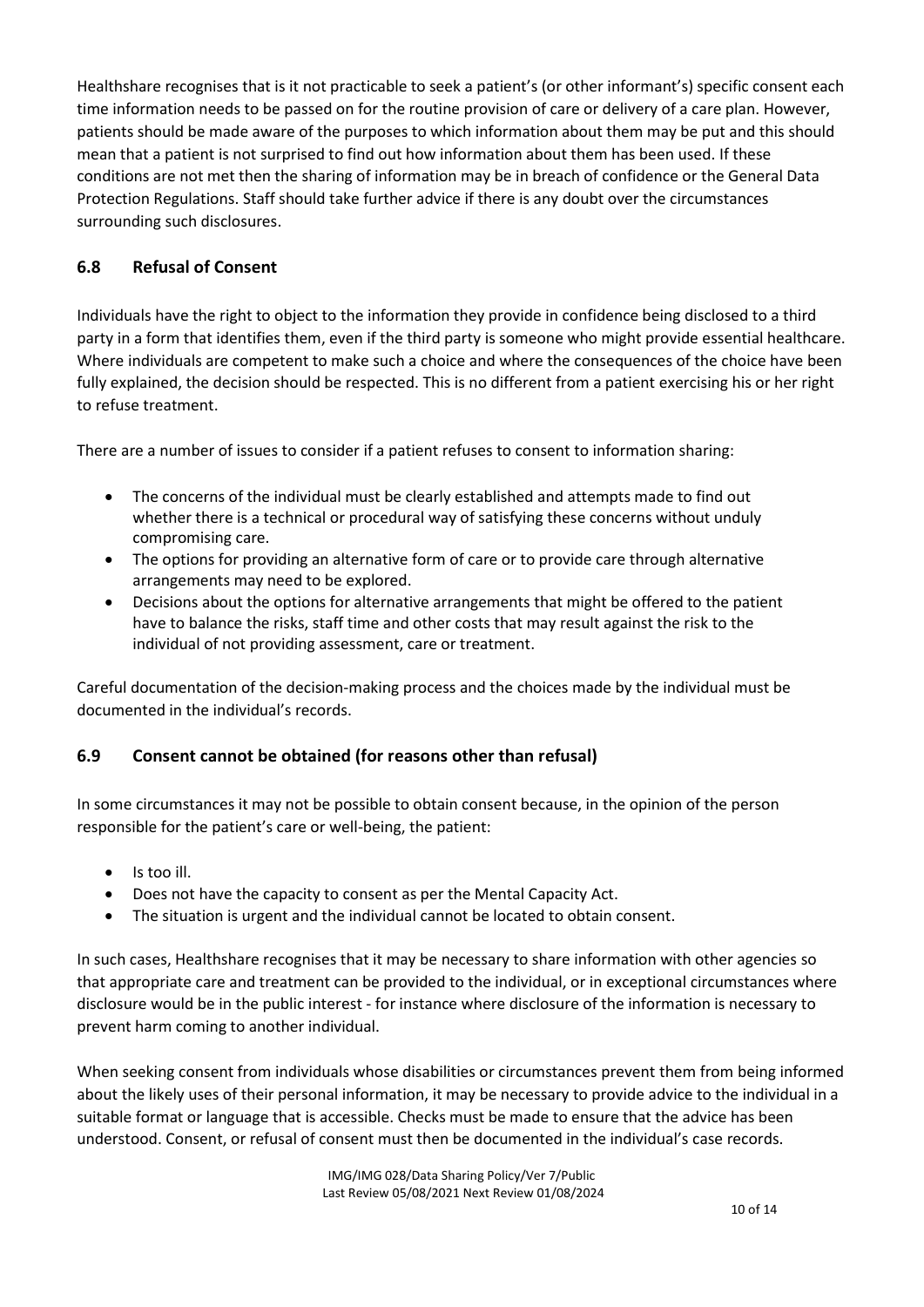Some individuals may have difficulty communicating their decision to give consent or to withhold it. In this case, a clear and unambiguous signal must be provided of what is desired by the individual. Confirmation of the choice made may be obtained by repeating back the choice so that the individual can indicate assent. Failure to provide such support could be an offence under the Disability Discrimination Act 1995 and may prevent valid consent from being gained.

If an individual is unconscious or unable, due to a mental or physical condition, to give informed consent or to communicate a decision, staff must take decisions about the use of information. This will take into account the individual's 'best interests' (see 6.11 below) and any previously expressed wishes, informed by the views of relatives or legally responsible persons as to the likely wishes of the individual. Consent, or refusal of consent, must be documented in the individual's case records.

Individuals may be asked to indicate the person they would like to be involved in decisions about their care should they become incapacitated. This will normally, but not always, be the 'next of kin' or their carer. Limited information, on the basis of 'need to know' or 'best interests' of the individual, may be shared with that person provided the individual does not object. This gives individuals the opportunity to agree to disclosures or to choose to limit disclosure, if they so wish.

Where consent cannot be gained because it is not practicable to locate or contact an individual, this must be well evidenced and documented in the patient's clinical record.

#### 6.10 Sharing information when abuse of vulnerable adults is suspected

The duty to report abuse of vulnerable adults' over-rides the normal responsibility to respect confidence. The following principles from the Caldicott Committee "Report on the review of patient-identifiable information" apply. The interests and welfare of the adult at risk are paramount. Information will only be shared on a "need to know" basis when it is in the best interests of the patient.

Confidentiality must not be confused with secrecy. Consent to share information should be sought, but if this is not possible and other vulnerable adults are at risk, it may be necessary to over-ride the requirement. It is inappropriate for agencies to give assurances of absolute confidentiality in cases where there are concerns about abuse, particularly those situations where other vulnerable people may be at risk. Disclosure of personal information will need to be in accordance with the General Protection Regulations where this applies.

#### 6.11 Acting in a person's best interests

The following factors must be considered in determining a persons' best interests:

- The ascertainable past and present wishes and feelings of the person concerned and the factors the person would consider if able to do so.
- The need to permit and encourage the person to participate or improve his/her ability to participate as fully as possible in anything done for and any decision affecting him or her.
- The views of other people whom it is appropriate and practical to consult about the person's wishes and feelings and what would be in his/her best interest.
- Whether the purpose for which any action or decision is required can be as effectively achieved in a manner less restrictive of the persons freedom of action.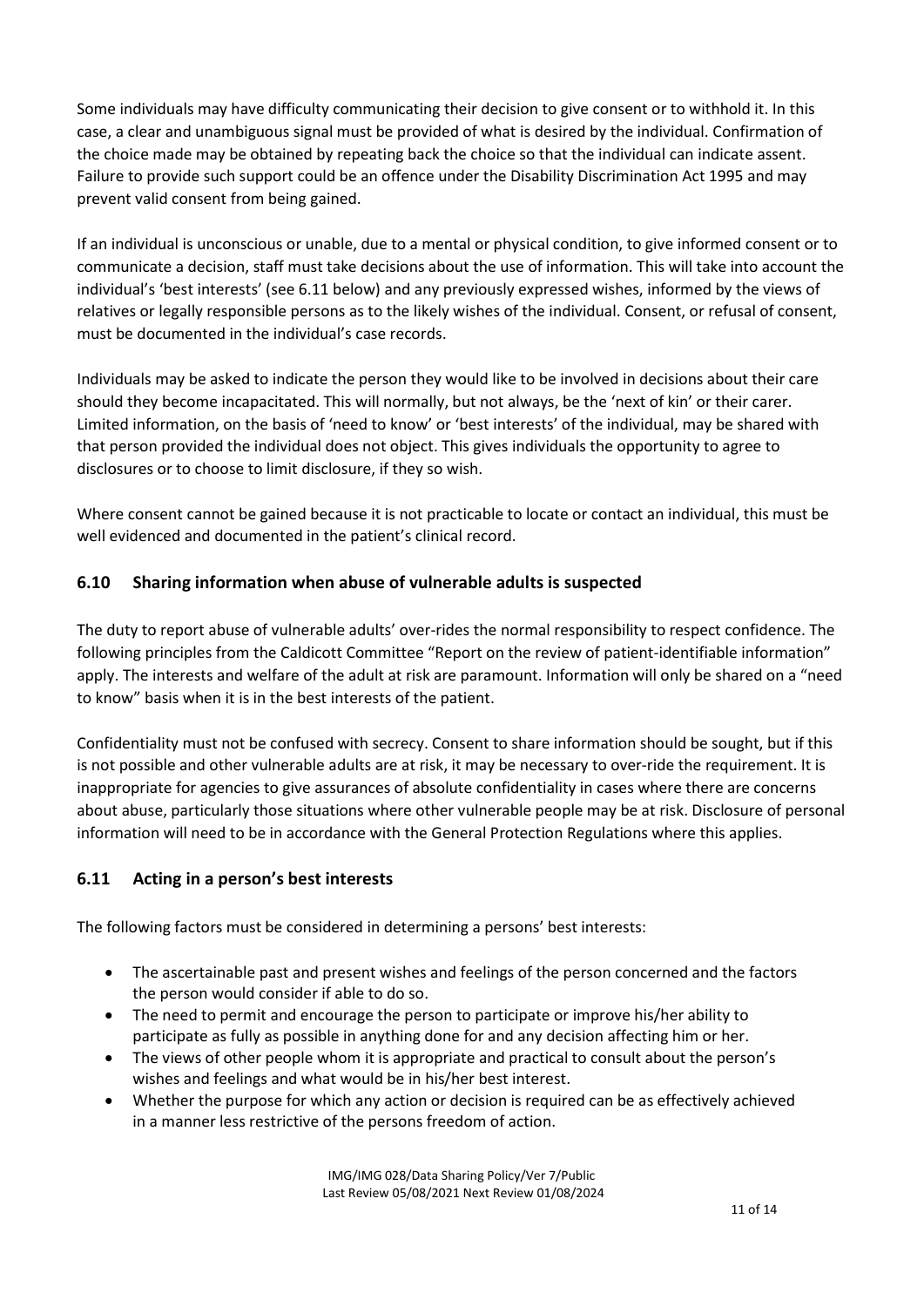- Whether there is a reasonable expectation of the person recovering capacity to make the decision in the reasonably foreseeable future – and there is no immediate need for action to be taken.
- The need to be satisfied that the wishes of the person without capacity were not the result of undue influence.

#### 6.12 Sharing Information with Families

Healthshare supports working closely with families. Obtaining information from and listening to the concerns of families are key factors in determining risk. We recognise, however, that some people do not wish to share information about themselves or their care. Practitioners should therefore discuss with people how they wish information to be shared, and with whom. Wherever possible, this should include what should happen if there is serious concern over suicide risk.

Healthshare want to emphasise to practitioners that, in dealing with a suicidal person, if they are satisfied that the person lacks capacity to make a decision whether to share information about their suicide risk, they should use their professional judgement to determine what is in the person's best interest.

It is important that the practitioner records their decision about sharing information on each occasion they do so and also the justification for this decision.

Even where a person wishes particular information not to be shared, this does not prevent practitioners from listening to the views of family members, or prevent them from providing general information, such as how to access services in a crisis.

#### 6.13 Young People

There will be instances when staff will be expected to share information with professionals working with young people for the purposes of Safeguarding and promoting the welfare of young people. In most instances this will be done with the consent of the patient but there may be situations when information will need to be shared without the child or parent's consent.

Young people aged 16 or 17 are regarded as adults for the purposes of consent and are therefore entitled to the same requirements for confidentiality as adults. Staff will ensure that consent for the sharing of information with other agencies is obtained from young people aged 16 or 17 on the same basis as adults.

#### 6.14 Patients' Access to their own Records

Individuals, subject to certain safeguards, have a right to access their personal records under the Data Protection Act 2018. Healthshare will ensure that it complies with the requirements of the Data Protection Act 2018 in terms of requests to access personal identifiable information.

#### 6.15 Breaches of confidentiality

If staff become aware that a breach of this policy and/or confidentiality occurs, they must:

- Log the incident on the Healthshare Intranet.
- If considered a serious breach inform the Information Governance Lead.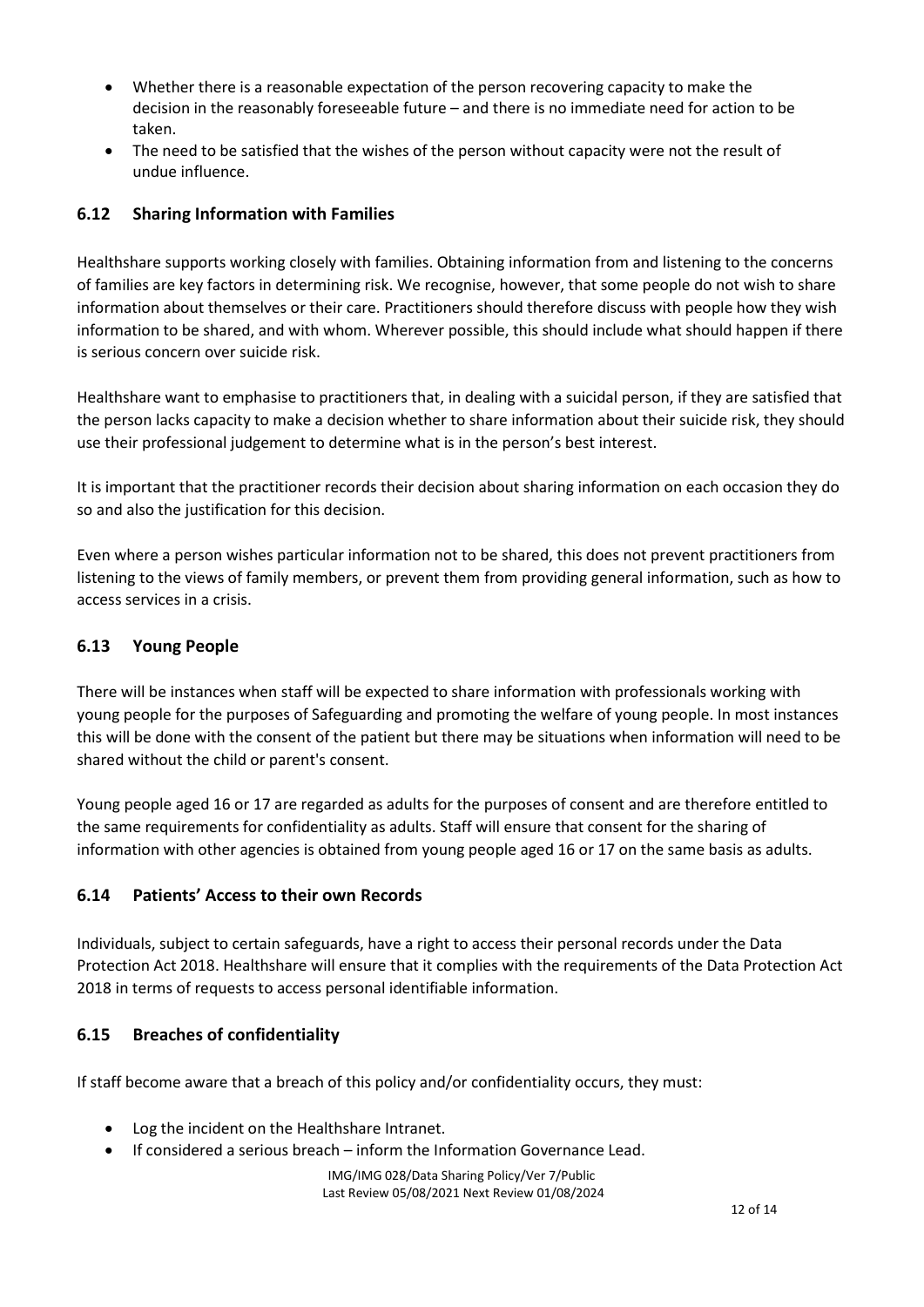- The ITSG will co-ordinate an investigation with the manager and assess the seriousness of the incident. If required, this will be reported to the Caldicott Guardian, at least one senior member of the Healthshare Directorate, and the Commissioners and the Information Commissioners Office.
- Any learning from these incidents will be shared with the SLT by the IT Applications and Data Lead.

#### 6.16 Indemnity

Disclosure of personal information without consent must be justifiable on statutory grounds, or meet the criterion for claiming an exemption under the General Data Protection Regulations. Without such justification, both Healthshare and the member of staff expose themselves to the risk of prosecution and liability to a compensation order under the General Data Protection Regulations or damages for the breach of the Human Rights Act.

# 7 MONITORING AND AUDIT

| Monitoring/audit<br>arrangements                            | Methodology            | <b>Reporting</b> |                             |                  |
|-------------------------------------------------------------|------------------------|------------------|-----------------------------|------------------|
|                                                             |                        | <b>Source</b>    | <b>Committee</b>            | <b>Frequency</b> |
| That due process is<br>followed in line with this<br>Policy | <b>Internal Review</b> | IG Lead          | <b>IT Steering</b><br>Group | 3 yearly         |

## 8 EQUALITY IMPACT STATEMENT

During the development of this policy the Company has considered the needs of each protected characteristic as outlined in the Equality Act (2010) with the aim of minimising and if possible, remove any disproportionate impact on employees for each of the protected characteristics, age, disability, gender, gender reassignment, pregnancy and maternity, race, religion or belief, sexual orientation.

If staff become aware of any clinical exclusions that impact on the delivery of care an incident form would need to be completed and an appropriate action plan put in place

#### Equality Impact Assessment

The Company aims to design and implement services, policies and measures that meet the diverse needs of our service, population and workforce, ensuring that none are placed at a disadvantage over others. The Equality Impact Assessment tool assesses the impact of this policy.

|    |                                                                                                     | Yes/No | <b>Comments</b> |
|----|-----------------------------------------------------------------------------------------------------|--------|-----------------|
| 1. | Does the document/project affect any group less or more favourably than another on the basis<br>of: |        |                 |
|    | Disability<br>$\bullet$                                                                             | No     |                 |
|    | Sex                                                                                                 | No     |                 |